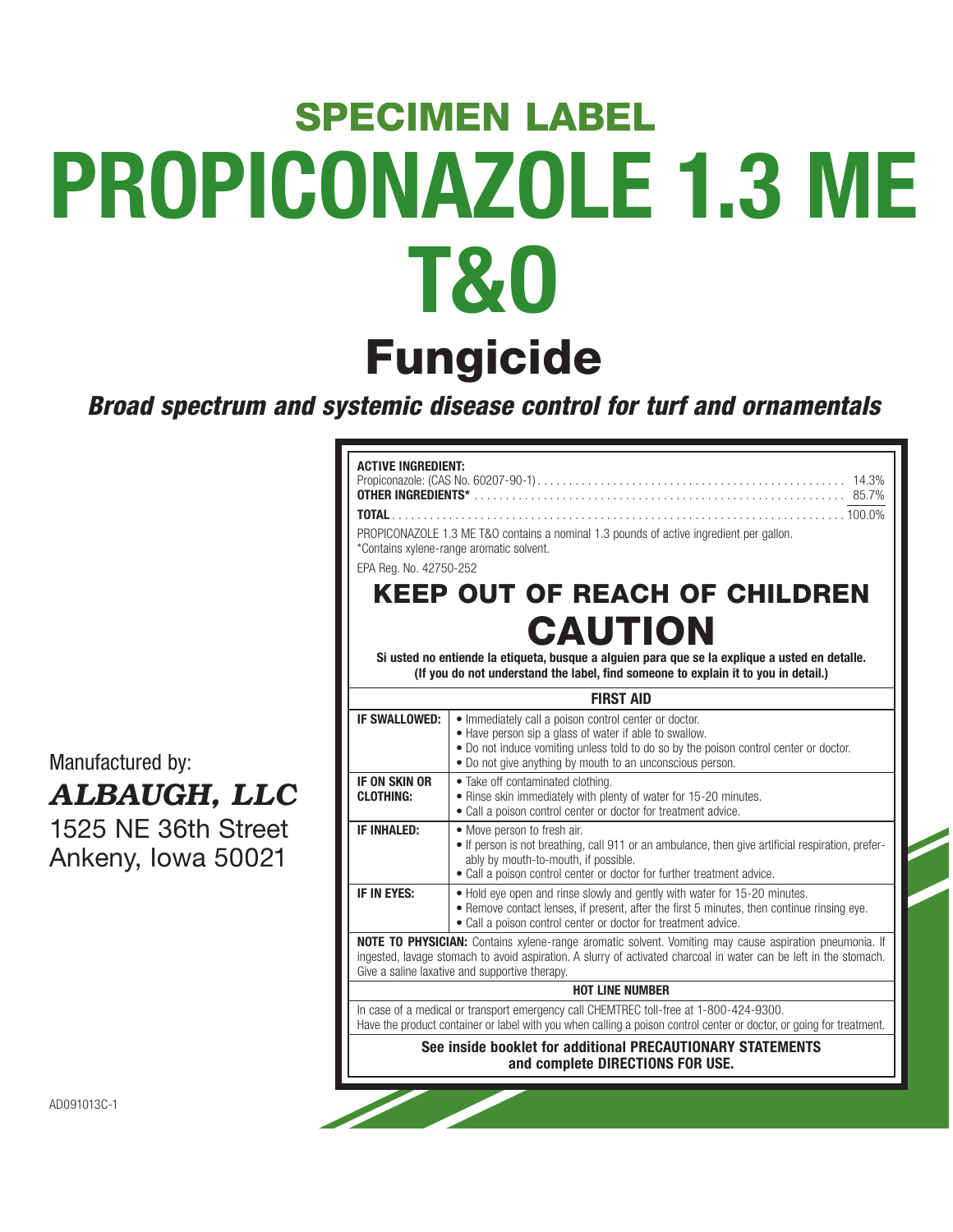# **PRECAUTIONARY STATEMENTS**

# **HAZARDS TO HUMANS AND DOMESTIC ANIMALS CAUTION**

Harmful if swallowed. Harmful if inhaled or absorbed through the skin. Avoid contact with eyes. Wash thoroughly with soap and water after handling and before eating, drinking, chewing gum, using tobacco or using the toilet.

### **PERSONAL PROTECTIVE EQUIPMENT (PPE)**

Some materials that are chemical-resistant to this product are listed below. If you want more options, follow the instructions for Category *F* on an ERA chemical resistance category selection chart.

#### **All handlers must wear:**

- Long-sleeved shirt and long pants
- Waterproof gloves
- Shoes plus socks

**In addition, all handlers (mixers, loaders, and applicators, or individuals performing one or more of these tasks), who are applying this pesticide using hand-held equipment must wear:**

- Long-sleeved shirt and long pants
- Shoes and socks
- Chemical-resistant gloves
- Chemical-resistant apron

### **USER SAFETY REQUIREMENTS**

Follow manufacturer's instructions for cleaning/maintaining PPE. If no such instructions for washables exist, use detergent and hot water. Keep and wash PPE separately from other laundry.

# **ENGINEERING CONTROL STATEMENTS**

When handlers use closed systems or enclosed cabs in a manner that meets the requirements listed in the Worker Protection Standard (WPS) for agricultural pesticides [40 CFR 170.240(d)(4-6)], the handler PPE requirements may be reduced or modified as specified in the WPS.

### **USER SAFETY RECOMMENDATIONS**

### **Users should:**

- 1. Wash hands before eating, drinking, chewing gum, using tobacco, or using the toilet.
- 2. Remove clothing/PPE immediately if pesticide gets inside. Then wash thoroughly and put on clean clothing.
- 3. Remove PPE immediately after handling this product. Wash the outside of gloves before removing. As soon as possible, wash thoroughly and change into clean clothing.

# **ENVIRONMENTAL HAZARDS**

This pesticide is toxic to fish and shrimp. Do not apply directly to water, to areas where surface water is present, or to intertidal areas below the mean high water mark. Do not contaminate water when cleaning equipment or disposing of equipment washwaters.

### **PHYSICAL OR CHEMICAL HAZARDS**

Do not use or store near heat or open flame. Do not mix or allow contact with oxidizing agents. Hazardous chemical reaction may occur.

### **CHEMIGATION**

Do not apply this product through any type of irrigation system.

# **DIRECTIONS FOR USE**

It is a violation of Federal law to use this product in a manner inconsistent with its labeling.

Do not apply this product in a way that will contact workers or other persons, either directly or through drift. Only protected handlers may be in the area during application. For any requirements specific to your State or Tribe, consult the agency responsible for pesticide regulation.

**NOTE:** Do not apply more than 5.4 gallons of PROPICONAZOLE 1.3 ME T&O/A/calendar year.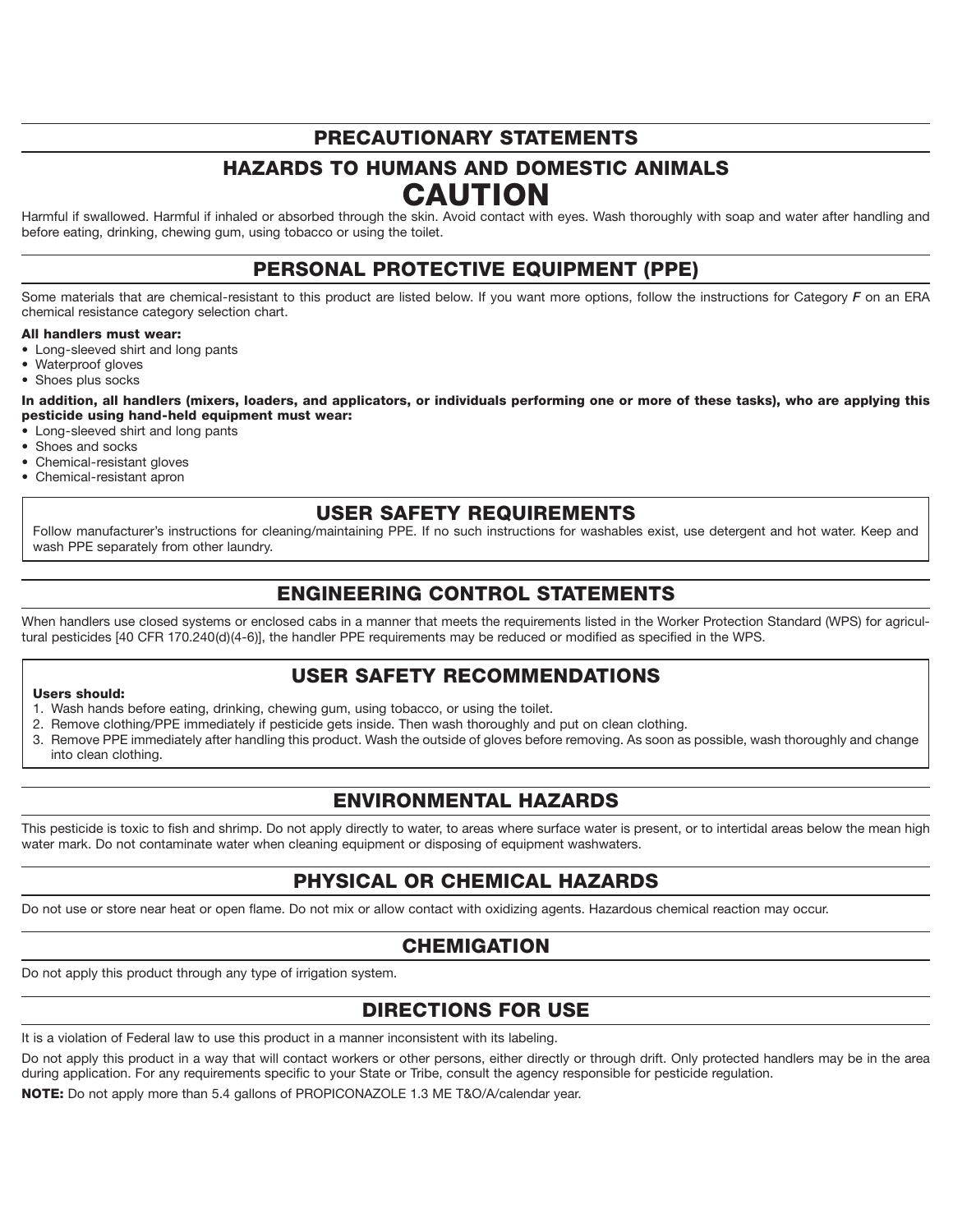### **AGRICULTURAL USE REQUIREMENTS**

Use this product only in accordance with its labeling and with the Worker Protection Standard, 40 CFR Part 170. This Standard contains requirements for the protection of agricultural workers on farms, forests, nurseries, and greenhouses, and handlers of agricultural pesticides. It contains requirements for training, decontamination, notification, and emergency assistance. It also contains specific instructions and exceptions pertaining to the statements on this label about personal protective equipment (PPE) and restricted-entry interval. The requirements in this box only apply to uses of this product that are covered by the Worker Protection Standard.

Do not enter or allow worker entry into treated areas during the restricted-entry interval (REI) of 24 hours.

PPE required for early entry to treated areas that is permitted under the Worker Protection Standard and that involves contact with anything that has been treated, such as plants, soil, or water is:

- Coveralls<br>• Shoes an
- Shoes and socks, and
- Chemical-resistant gloves made of any waterproof material

# **NON-AGRICULTURAL USE REQUIREMENTS**

The requirements in this box apply to uses of this product that are NOT within the scope of the Worker Protection Standard for agricultural pesticides (40 CFR Part 170). The WPS applies when this product is used to produce agricultural plants on farms, forests, nurseries, or greenhouses. Do not enter treated areas without protective clothing until sprays have dried.

### **FAILURE TO FOLLOW THE DIRECTIONS FOR USE AND PRECAUTIONS ON THIS LABEL MAY RESULT IN PLANT INJURY OR POOR DIS-EASE CONTROL.**

# **STORAGE AND DISPOSAL**

Do not contaminate water, food, or feed by storage or disposal.

**PESTICIDE STORAGE:** Store in the original container in a cool place.

**PESTICIDE DISPOSAL:** Pesticide wastes are toxic. Improper disposal of unused pesticide, spray mixture, or rinse water is a violation of federal law. If these wastes cannot be used according to label instructions, contact your local State Pesticide or Environmental Control Agency, or the Hazardous Waste representative at the nearest EPA Regional Office for guidance in proper disposal methods.

**CONTAINER HANDLING:** Non-refillable container. Do not reuse or refill this container. Offer for recycling, if available. Triple rinse container (or equivalent) promptly after emptying.

Triple rinse as follows: Empty the remaining contents into application equipment or mix tank and drain for 10 seconds after the flow begins to drip. Fill the container 1/4 full with water and recap. Shake for 10 seconds. Pour rinsates into application equipment or mix tank or store rinsates for later use and disposal. Drain for 10 seconds after the flow begins to drip. Repeat this procedure two more times. Then offer for recycling, if available, or puncture and dispose of in a sanitary landfill, or by incineration, or, if allowed by state and local authorities, by burning. If burned, stay out of smoke.

### **PRODUCT INFORMATION**

PROPICONAZOLE 1.3 ME T&O is a systemic fungicide for use on turfgrasses for the control of dollar spot *(Sclerotinia homoeocarpa),* brown patch *(Rhizoctonia solani),* anthracnose *(Colletotrichum graminicola),* red thread *(Laetisaria fuciformis),* pink patch *(Limonomyces roseipellis),* rust *(Puccinia graminis),* powdery mildew *(Erysiphe graminis),* stripe smut *(Ustilago striiformis* and *Urocystis agropyri),* summer patch *(Magnaporthe poae),* necrotic ring spot *(Leptosphaeria korrae),* spring dead spot *(Leptosphaeria korrae, Leptosphaeria narmari, Ophiosphaerella herpotricha, Gaeumannomyces graminis),* take-all patch *(Gaeumannomyces graminis),* leaf spot *(Bipolaris* spp.*, Drechslera* spp.*),* gray leafspot *(Pyricularia grisea),* pink snowmold *(Microdochium nivale),* Fusarium patch *(Fusarium nivale),* gray snowmold *(Typhula* spp.*),* yellow patch *(Rhizoctonia cerealis),* and zoysia patch *(Rhizoctonia solani).*

PROPICONAZOLE 1.3 ME T&O also controls numerous diseases on ornamentals and other landscape and nursery plantings. It controls powdery mildews, rusts, leafspots, scabs, and blights. Refer to the appropriate section for specified diseases and plants.

Do not apply by air.

### **SPRAY DRIFT MANAGEMENT**

A variety of factors including weather conditions (e.g., wind direction, wind speed, temperature, relative humidity) and method of application can influence pesticide drift. The applicator must evaluate all factors and make appropriate adjustments when applying this product.

Wind Speed – do not apply at wind speeds greater than 15 mph.

Droplet Size – Apply as a medium or coarser spray (ASAE Standard 572).

Temperature Inversions – If applying at wind speed less than 3 mph, the applicator must determine if a) conditions of temperature inversion exist, or b) stable atmospheric conditions exist at or below nozzle height. Do not make applications into areas of temperature inversions or stable atmospheric conditions. Other State and Local Requirements – Applicators must follow all state and local pesticide drift requirements regarding application of propiconazole. Where states have more stringent regulations, they must be observed.

Equipment – All application equipment must be properly maintained and calibrated using appropriate carriers or surrogates.

Do not apply with a nozzle height greater than 4 feet above the crop canopy.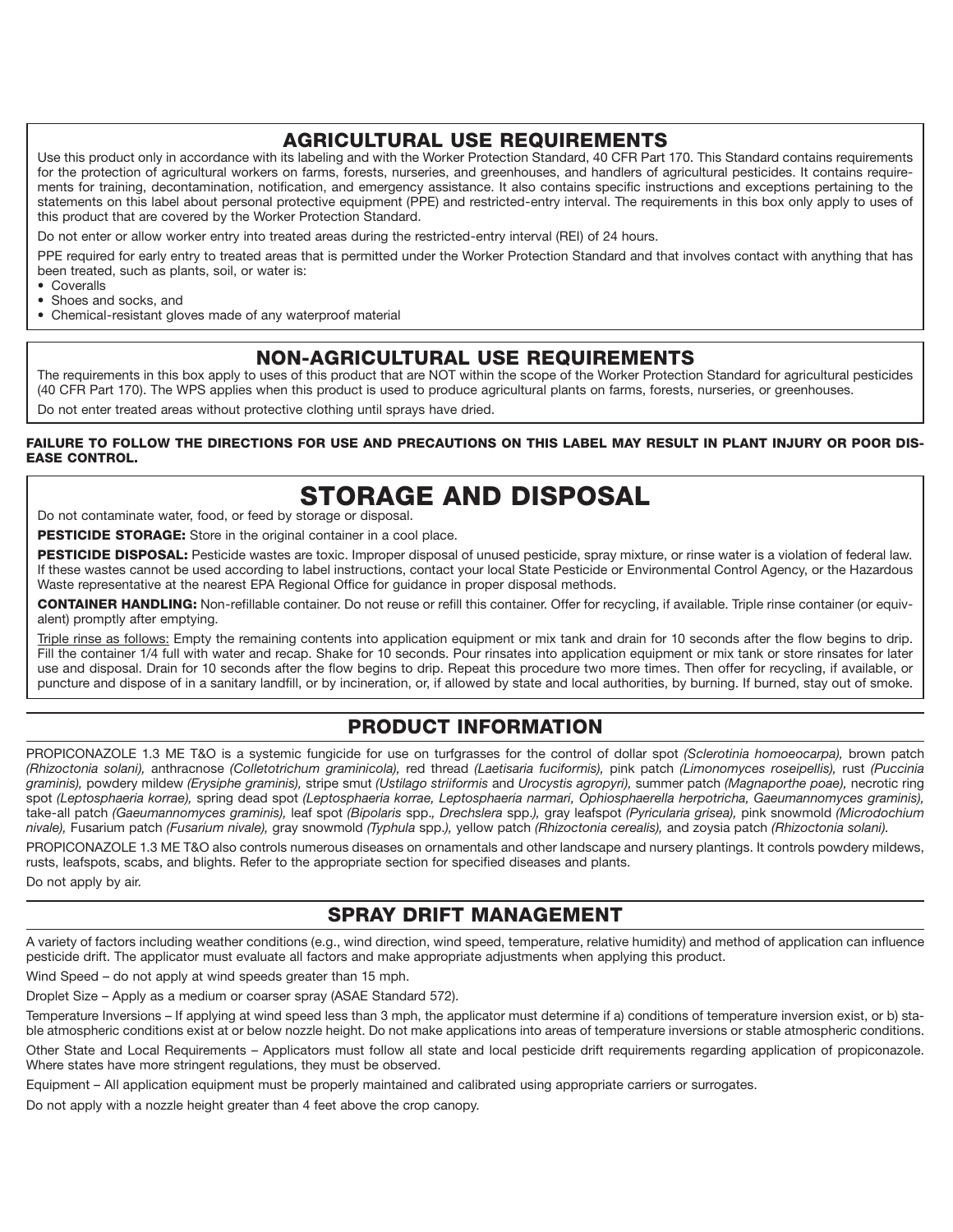### **MIXING INSTRUCTIONS**

Fill the spray tank 1/2-3/4 full with water. Add the proper amount of PROPICONAZOLE 1.3 ME T&O, and then add the rest of the water. Provide sufficient agitation during mixing and application to maintain a uniform emulsion.

If PROPICONAZOLE 1.3 ME T&O is tank mixed with other products, use the following sequence:

- 1. Always check the compatibility of the tank mix using a jar test with proportionate amounts of PROPICONAZOLE 1.3 ME T&O, other chemicals to be used, and the water, before mixing in the spray tank.
- 2. Provide sufficient jet or mechanical agitation during filling and application to keep the tank mix uniformly suspended.
- 3. Fill tank at least 1/2 full of clean water.
- 4. Add wettable powders to the tank first, allowing them to completely suspend in the tank before proceeding. This process can be hastened by premixing the product in water before adding to the tank.
- 5. Add flowables or suspensions next.
- 6. Add PROPICONAZOLE 1.3 ME T&O next.
- 7. Add emulsifiable concentrates last.
- 8. Do not leave tank mix combinations in the spray tank for prolonged periods without agitation. Mix and apply them the same day.

#### **Tank Mixes**

For broader-spectrum control, PROPICONAZOLE 1.3 ME T&O can be tank mixed with other fungicides. For example, Subdue**®** may be tank mixed with PROPICONAZOLE 1.3 ME T&O or used alone when conditions are favorable for Pythium blight. PROPICONAZOLE 1.3 ME T&O is also compatible with numerous herbicides and insecticides. Check compatibility before tank mixing. Add Unite**®** (3 pts./100 gals.) to tank mixes which are incompatible. Follow the directions under Mixing instructions for tank mixes. When tank mixing this product with other pesticides observe the more restrictive label limitations and precautions. No label dosage rates should be exceeded.

This product cannot be mixed with any product containing a label prohibition against such mixing. Do not combine PROPICONAZOLE 1.3 ME T&O in a sprayer tank with pesticides, surfactants or fertilizers, unless your prior use has shown the combination to be physically compatible, effective and noninjurious under your conditions of use.

# **TURFGRASS AND DICHONDRA DISEASE CONTROL**

- 1. USE PROPICONAZOLE 1.3 ME T&O IN A PREVENTIVE DISEASE CONTROL PROGRAM.
- 2. Apply in sufficient water to ensure thorough coverage.
- 3. Apply after mowing OR allow sprayed area to completely dry before mowing.
- 4. For control of foliar diseases, allow sprayed area to completely dry before irrigation.
- 5. For control of soil-borne diseases, PROPICONAZOLE 1.3 ME T&O can be watered-in after application.
- 6. Under conditions optimum for high disease pressure, use the higher rate and the shorter interval.
- 7. For optimum turf quality and disease control, use PROPICONAZOLE 1.3 ME T&O in conjunction with turf management practices that promote good plant health and optimum disease control.
- 8. Evaluate spray additives prior to use. Label directions are based on data obtained with no additives.
- 9. Before use of any fungicide, proper diagnosis of the organism causing the disease is important. Use of diagnostic kits or other means of identification of the disease organism is essential to determine the best control measures.
- 10. Do not apply more than 16 fI. oz. PROPICONAZOLE 1.3 ME T&O/1,000 sq. ft. per calendar year (5.4 gals. PROPICONAZOLE 1.3 ME T&O/acre per calendar year).

**IMPORTANT:** Bermudagrass can be sensitive to PROPICONAZOLE 1.3 ME T&O. Do not exceed 4 fl. oz. product/1,000 sq. ft. every 30 days on any variety of bermudagrass. In FL, do not apply PROPICONAZOLE 1.3 ME T&O to Bermudagrass golf course greens when temperatures exceed 90°F.

**NOTE:** Do not graze animals on treated areas. Do not feed clippings from treated areas to livestock or poultry.

### **Turfgrass – Specific Diseases, Rates, and Application Timing**

| <b>DISEASE</b>                           | Fl. Oz.<br><b>PROPICONAZOLE</b><br><b>1.3 ME T&amp;O</b><br>Per 1,000 Sq. Ft. | Fl. Oz.<br><b>PROPICONAZOLE</b><br><b>1.3 ME T&amp;O</b><br><b>Per Acre</b> | <b>Application</b><br>Interval/<br><b>Timina</b> | <b>INSTRUCTIONS</b>                                                                                                                                                                                                                               |
|------------------------------------------|-------------------------------------------------------------------------------|-----------------------------------------------------------------------------|--------------------------------------------------|---------------------------------------------------------------------------------------------------------------------------------------------------------------------------------------------------------------------------------------------------|
| Dollar Spot<br>(Sclerotinia homoeocarpa) | 0.5                                                                           | 22                                                                          | 7 days                                           | Apply when conditions are favorable for disease<br>development.                                                                                                                                                                                   |
|                                          | 0.5                                                                           | 22                                                                          | 14 days                                          | Tank mix with low label rate of a chlorothalonil                                                                                                                                                                                                  |
|                                          |                                                                               | 44                                                                          | $21 - 28$ days                                   | product EPA-registered for use on turfgrass.                                                                                                                                                                                                      |
|                                          | $1 - 2$                                                                       | $44 - 88$                                                                   | $14 - 28$ davs                                   | If using the $1-2$ fl. oz./1,000 sq. ft. rate without<br>tank mixing, make no more than 3 consecutive<br>applications for dollar spot control before rotat-<br>ing to an alternate EPA-registered fungicide<br>having a different mode of action. |

*(continued)*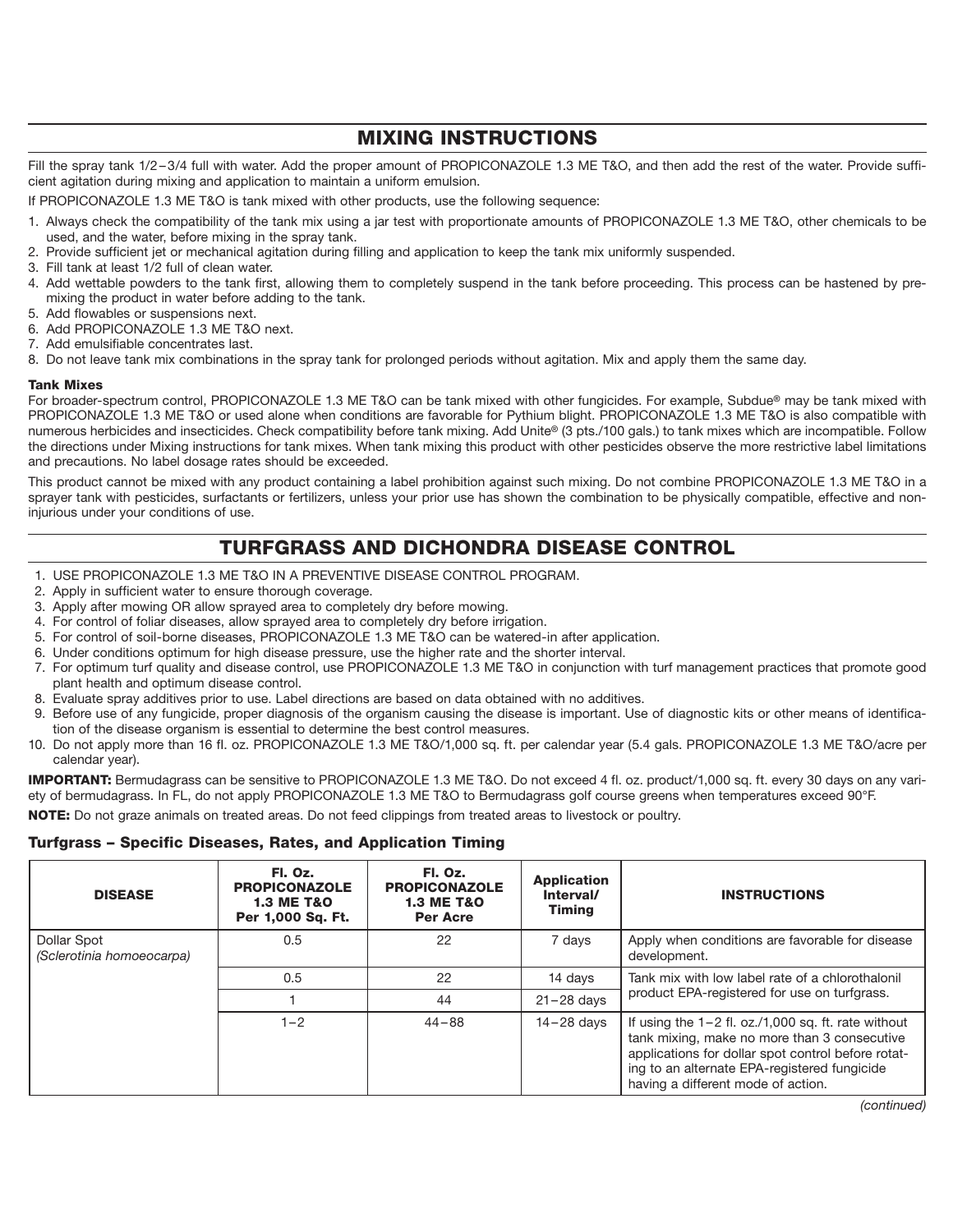### **Turfgrass – Specific Diseases, Rates, and Application Timing** *(cont.)*

| <b>DISEASE</b>                                                                          | Fl. Oz.<br><b>PROPICONAZOLE</b><br><b>1.3 ME T&amp;O</b><br>Per 1,000 Sq. Ft. | Fl. Oz.<br><b>PROPICONAZOLE</b><br><b>1.3 ME T&amp;O</b><br><b>Per Acre</b> | <b>Application</b><br>Interval/<br><b>Timing</b> | <b>INSTRUCTIONS</b>                                                                                                                                                                                                                                                          |
|-----------------------------------------------------------------------------------------|-------------------------------------------------------------------------------|-----------------------------------------------------------------------------|--------------------------------------------------|------------------------------------------------------------------------------------------------------------------------------------------------------------------------------------------------------------------------------------------------------------------------------|
| Anthracnose<br>(Colletotrichum graminicola)                                             | $1 - 2$                                                                       | $44 - 88$                                                                   | $14 - 28$ days                                   | Apply when conditions are favorable for disease<br>development. When disease pressure is high,<br>use higher rates of PROPICONAZOLE 1.3 ME<br>T&O and shorter intervals. For broad-spectrum<br>control, tank mix with a registered contact fungi-<br>cide at the label rate. |
|                                                                                         |                                                                               |                                                                             |                                                  | If disease is present, mix 2 fl. oz. of PROPI-<br>CONAZOLE 1.3 ME T&O per 1,000 sq. ft. with<br>the label rate of the above-mentioned contact<br>fungicides.                                                                                                                 |
| <b>Brown Patch</b><br>(Rhizoctonia solani)                                              | $1 - 2$                                                                       | $44 - 88$                                                                   | $14 - 21$ days                                   | Begin applications in May or June before dis-<br>ease is present. Tank mix with a registered<br>contact fungicide labeled for brown patch con-<br>trol at the label rate.                                                                                                    |
|                                                                                         |                                                                               |                                                                             |                                                  | Under conditions of high temperatures and high<br>humidity, use the higher rates of PROPICONA-<br>ZOLE 1.3 ME T&O and shorter intervals.                                                                                                                                     |
| Powdery Mildew<br>(Erysiphe graminis)<br>Rust<br>(Puccinia graminis)                    | $1 - 2$                                                                       | $44 - 88$                                                                   | $14 - 28$ days                                   | Apply when conditions are favorable for disease<br>development. If disease is present, use 2 fl. oz.<br>of PROPICONAZOLE 1.3 ME T&O per 1,000 sq.<br>ft.                                                                                                                     |
| <b>Red Thread</b><br>(Laetisaria fuciformis)<br>Pink Patch<br>(Limonomyces roseipellis) | 2                                                                             | 88                                                                          | $14 - 21$ days                                   | Apply when conditions are favorable for disease<br>development.                                                                                                                                                                                                              |
| <b>Stripe Smut</b><br>(Ustillago striiformis)<br>(Urocystis agropyri)                   | $1 - 2$                                                                       | $44 - 88$                                                                   | Fall or Spring                                   | Apply once in the fall after grass becomes dor-<br>mant or in the early spring before grass starts to<br>grow.                                                                                                                                                               |
| Gray Leafspot<br>(Pyricularia grisea)                                                   | $1 - 2$                                                                       | $44 - 88$                                                                   | 14 days                                          | Apply when conditions are favorable for disease<br>development. If using the<br>1 fl. oz./1,000 sq. ft. rate, tank mix with a regis-<br>tered contact fungicide at the label rate.                                                                                           |
| Melting Out<br>Leaf Spot<br>(Bipolaris spp.)<br>(Drechslera spp.)                       | $1 - 2$                                                                       | $44 - 176$                                                                  | 14 days                                          | Under light to moderate pressure, apply PROPI-<br>CONAZOLE 1.3 ME T&O to reduce the severity<br>of leaf spot and melting out caused by<br>Helminthosporium-type pathogens.                                                                                                   |
|                                                                                         |                                                                               |                                                                             |                                                  | For broad-spectrum disease control tank mix<br>the 1-4 fl. oz./1,000 sq. ft. PROPICONAZOLE<br>1.3 ME T&O rate with a registered contact fungi-<br>cide at the label rate.                                                                                                    |
| Summer Patch                                                                            | $\overline{2}$                                                                | 88                                                                          | 14 days                                          | Apply PROPICONAZOLE 1.3 ME T&O beginning                                                                                                                                                                                                                                     |
| Poa Patch<br>(Magnaporthe poae)                                                         | 4                                                                             | 176                                                                         | 28 days                                          | in April. Use the 4 fl. oz./1,000 sq. ft. rate on a<br>28-day schedule and the 2 fl. oz./1,000 sq. ft.<br>rate on a 14-day schedule.                                                                                                                                         |
| Take-All Patch<br>(Gaeumannomyces graminis)                                             | $2 - 4$                                                                       | $88 - 176$                                                                  | Spring and<br>Fall                               | Apply PROPICONAZOLE 1.3 ME T&O to reduce<br>the severity of take-all patch. Make 1-2 fall<br>applications in September and October or when<br>night temperatures drop to 55°F, and 1-2 spring<br>applications in April and May, depending on<br>local recommendations.       |

*(continued)*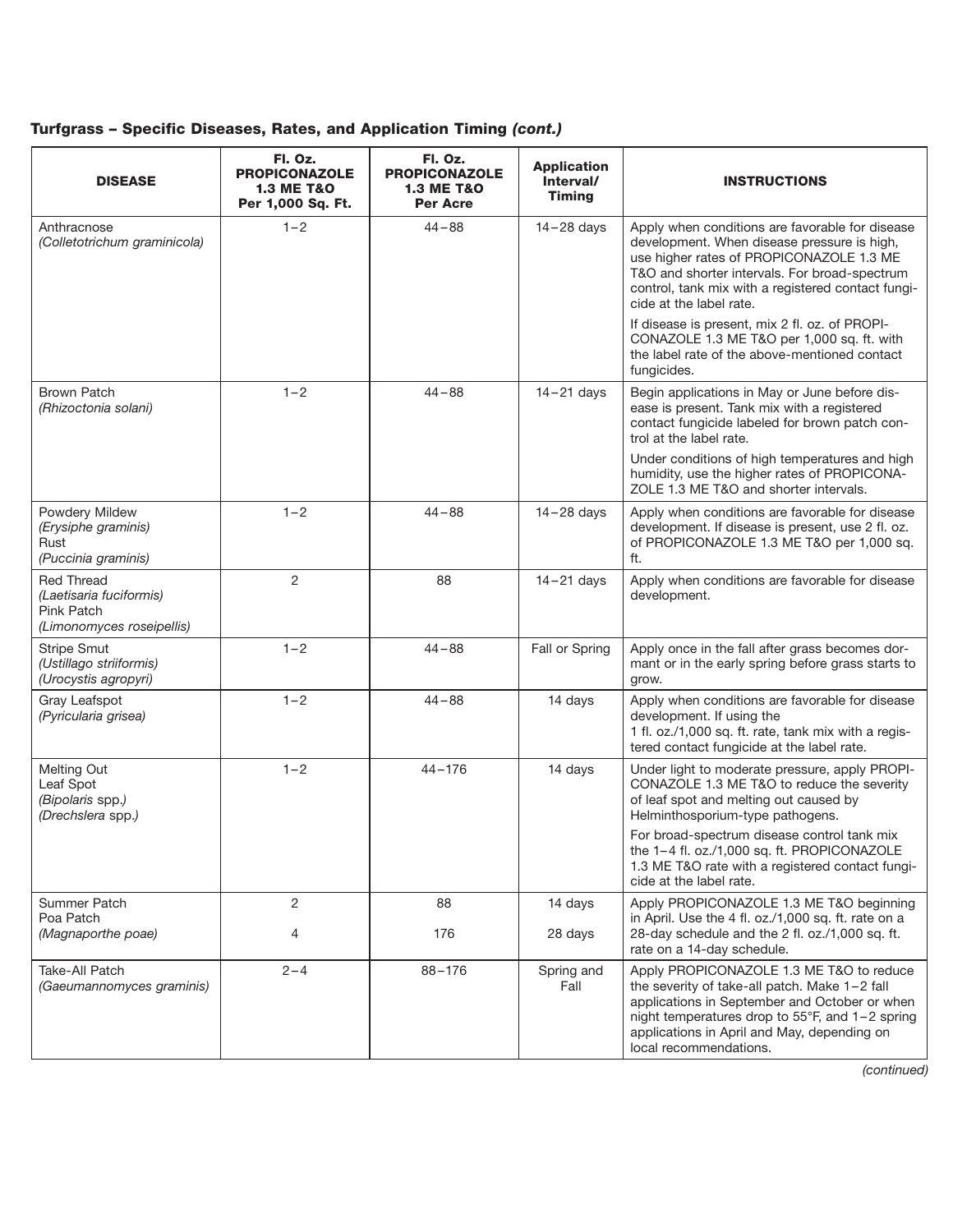| Turfgrass - Specific Diseases, Rates, and Application Timing (cont.) |  |  |  |  |  |  |  |  |
|----------------------------------------------------------------------|--|--|--|--|--|--|--|--|
|----------------------------------------------------------------------|--|--|--|--|--|--|--|--|

| <b>DISEASE</b>                                                                                                                   | Fl. Oz.<br><b>PROPICONAZOLE</b><br><b>1.3 ME T&amp;O</b><br>Per 1,000 Sq. Ft. | Fl. Oz.<br><b>PROPICONAZOLE</b><br><b>1.3 ME T&amp;O</b><br><b>Per Acre</b> | <b>Application</b><br>Interval/<br><b>Timing</b> | <b>INSTRUCTIONS</b>                                                                                                                                                                                                                           |
|----------------------------------------------------------------------------------------------------------------------------------|-------------------------------------------------------------------------------|-----------------------------------------------------------------------------|--------------------------------------------------|-----------------------------------------------------------------------------------------------------------------------------------------------------------------------------------------------------------------------------------------------|
| Spring Dead Spot<br>(Leptosphaeria korrae,<br>Leptosphaeria narmari,<br>Ophiosphaerella herpotricha,<br>Gaeumannomyces graminis) | 4                                                                             | 176                                                                         | 30 days                                          | Make 1-3 applications. For one application,<br>apply in September or October. For multiple<br>applications, begin sprays in August.                                                                                                           |
| Necrotic Ring Spot<br>(Leptosphaeria korrae)                                                                                     | 4                                                                             | 176                                                                         | Fall or Spring                                   | Apply in the fall and/or the early spring depend-<br>ing on local recommendations.                                                                                                                                                            |
| Snowmold<br>Gray<br>(Typhula spp.)<br>Pink<br>(Microdochium nivale)                                                              | $2 - 4$                                                                       | $88 - 176$                                                                  | Late Fall                                        | Apply one application in the late fall before snow<br>cover. Do not apply on top of snow. For opti-<br>mum disease control, the 2 and 3 fl. oz.<br>PROPICONAZOLE 1.3 ME T&O rates should be<br>tank mixed with chlorothalonil at label rates. |
| Fusarium patch<br>(Fusarium nivale)                                                                                              | $2 - 4$                                                                       | $88 - 176$                                                                  | Fall-Early<br>Spring                             | Apply when conditions are favorable for disease<br>development.                                                                                                                                                                               |
| Yellow patch<br>(Rhizoctonia cerealis)                                                                                           | $3 - 4$                                                                       | $130 - 176$                                                                 | Late Fall                                        | Apply one application in the late fall before snow<br>cover. Do not apply on top of snow. If using a 3<br>fl. oz. /1,000 sq. ft. rate, tank mix with a regis-<br>tered contract fungicide at the label rate.                                  |
| Zoysia patch<br>large patch of zoysia<br>(Rhizoctonia solani)                                                                    | $3 - 4$                                                                       | $130 - 176$                                                                 | Early Fall                                       | Make one application in the early fall (mid-<br>September to mid-October) prior to develop-<br>ment of disease symptoms. Consult local turf-<br>grass extension experts to determine the<br>optimum application timing for your area.         |
| Dichondra Rust<br>(Puccinia dichondrae)                                                                                          | $\overline{2}$                                                                | 88                                                                          | $14 - 21$ days                                   | Apply when conditions are favorable for disease<br>development.                                                                                                                                                                               |

# **ESTABLISHMENT OF COOL-SEASON TURFGRASS**

PROPICONAZOLE 1.3 ME T&O provides control of many diseases of turf, and its primary use is as a fungicide for use against the diseases listed on this label. As an additional benefit, PROPICONAZOLE 1.3 ME T&O will improve the rate of establishment when it is applied to cool-season grass seedlings or sod.

**New Seedlings:** Apply 1 fl. oz./1,000 sq. ft. at the 2- to 3-leaf stage of growth for faster root development and top growth.

**Sod:** Apply 1 fl. oz./1,000 sq. ft. 2 – 6 weeks before cutting for increased sod knitting and faster establishment after laying.

### **DISEASE CONTROL IN NURSERIES (FIELD) AND LANDSCAPE PLANTINGS**

USE PROPICONAZOLE 1.3 ME T&O IN A PREVENTIVE DISEASE CONTROL PROGRAM. To determine the use directions for controlling a disease on an ornamental plant species, select the plant species in **Table 1**. The number in parentheses following the plant species refers you to the disease(s) controlled in **Table 2**. Find the disease in **Table 2**. The letter in brackets following the disease refers you to the application regime in **Table 3**.

Allow spray to dry before overhead irrigation is applied.

Optimum benefit of PROPICONAZOLE 1.3 ME T&O is obtained when used in conjunction with sound disease management practices.

### **SPRAY APPLICATION INSTRUCTIONS**

PROPICONAZOLE 1.3 ME T&O may be used at rates of 2-24 fl. oz. product/100 gals. water for control of diseases of ornamental plant species (see **Tables 1**, **2**, and **3**).

**NOTE:** For outdoor uses, you can apply up to 5.4 gallons of PROPICONAZOLE 1.3 ME T&O/acre/crop/calendar year.

For general disease control in landscapes, apply 6 – 8 fl. oz. product/100 gals. water every 21 days. For best control, begin PROPICONAZOLE 1.3 ME T&O applications before disease development.

*(continued)*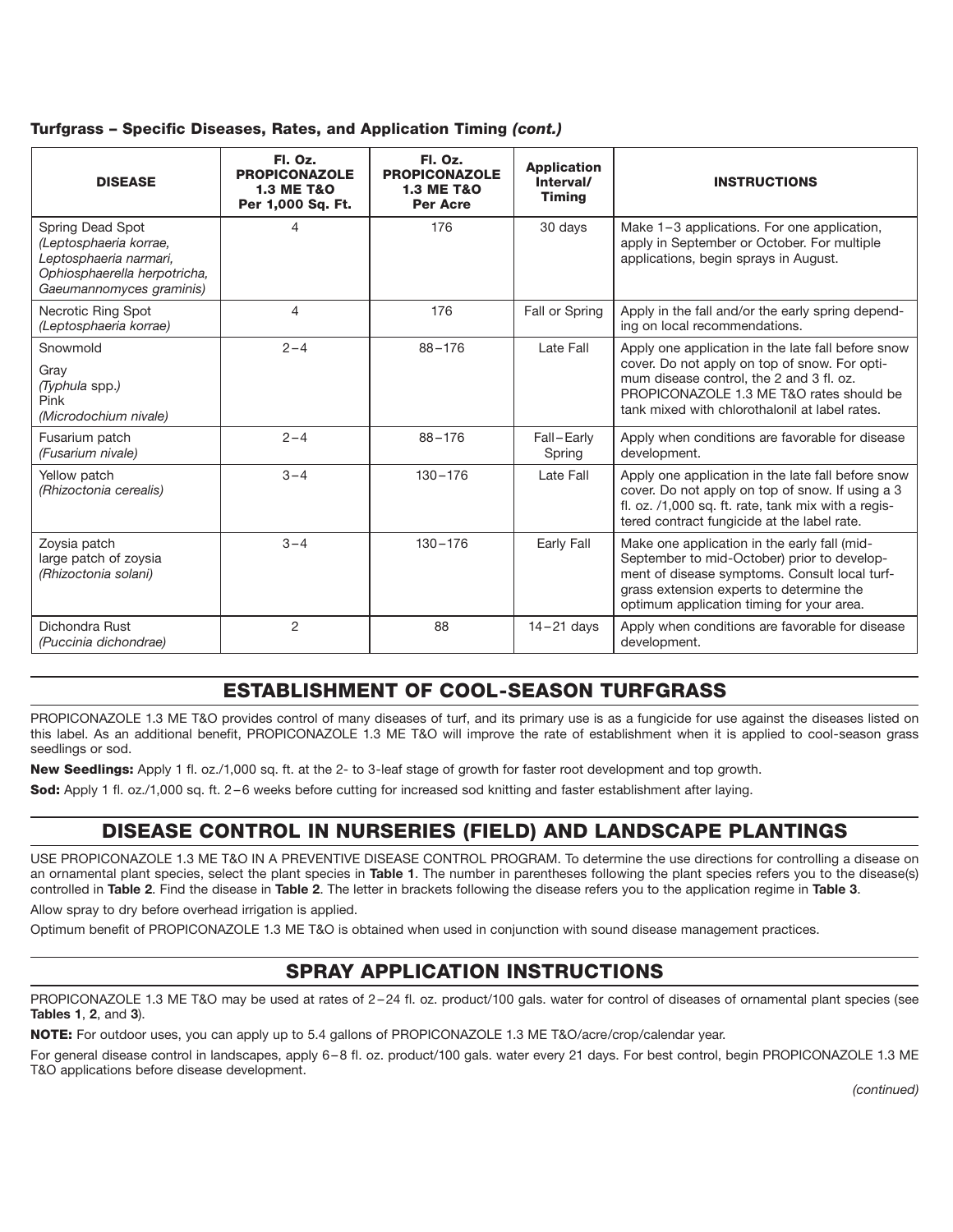**NOTE:** The specific genera and species of plants listed under the **Directions for Use** have been shown to tolerate applications of PROPICONAZOLE 1.3 ME T&O. In addition, the following ornamental plants have been shown to tolerate PROPICONAZOLE 1.3 ME T&O (at a rate of 6 – 8 fl. oz./100 gals.): ajuga, Bartlett pear, bayberry, camellia, candy tuft, cotoneaster, elm, English ivy, euonymus, German statice, holly, hollyhock, impatiens, linden, liriope, magnolia, maples, peony, privet, raphiolepis, redbud, sweetgum, sycamore, tulip tree, vinca, and wax myrtle. Other plant species may be sensitive to PROPICONAZOLE 1.3 ME T&O and diseases other than those listed may not be controlled. Before using PROPICONAZOLE 1.3 ME T&O on plants or for diseases that are not listed in the Directions for Use, test PROPICONAZOLE 1.3 ME T&O on a small-scale basis first. Do not apply PROPICONAZOLE 1.3 ME T&O to African violets, begonias, Boston fern, or geraniums. Apply the recommended rates for a particular type of disease (i.e., rust, powdery mildew, etc.), and evaluate for phytotoxicity and disease control prior to widespread use.

### **Table 1. Ornamentals – Plant Species**

Numbers in parentheses refer to diseases controlled. See **Table 2**.

| <b>Herbaceous Ornamental</b> | <b>Woody Ornamental</b>               | <b>Non-bearing Fruits and Nuts</b><br>(Nurseries and Landscape Planting) |
|------------------------------|---------------------------------------|--------------------------------------------------------------------------|
| Calendula (4a)               | Amelanchier (4d)                      | Apple (3q, 4d, 5a)                                                       |
| Carnation (5f)               | Ash $(4c)$                            | Cherry (2b, 3d)                                                          |
| Chrysanthemum (2a)           | Azalea (2c, 4b)                       | Citrus (3m)                                                              |
| Delphinium (4a)              | Crabapple (3c, 3q, 4c, 5a)            | Nectarine (2b)                                                           |
| Gomphrena (3a)               | Crape Myrtle (4a)                     | Peach (2b)                                                               |
| Iris $(5d)$                  | Dogwood (3h, 4c)                      | Pecan (3b, 3c, 3f, 3l, 3n, 4e)                                           |
| Marigold (3a)                | Douglas Fir (5b)                      | Plum(2b)                                                                 |
| Monarda (4c)                 | Hawthorn (5a)                         | Walnut (3i)                                                              |
| Phlox (4c)                   | Juniper (1a)                          |                                                                          |
| Snapdragon (5d)              | Lilac (4c)                            |                                                                          |
| Sweet William (3k)           | Oaks (3p)                             |                                                                          |
| (Dianthus barbatus)          | Pines (1b, 1c)                        |                                                                          |
| Zinnia (4c)                  | Poplars (5b)                          |                                                                          |
|                              | Pyracantha (3o)                       |                                                                          |
|                              | Red Tip Photinia (3i)                 |                                                                          |
|                              | Rhododendron (2c, 3n)                 |                                                                          |
|                              | Roses (3g, 4e, 5c) (Outdoor Use Only) |                                                                          |
|                              | Shasta Fir (5e)                       |                                                                          |

### **Table 2. Diseases**

Letters in brackets refer to application regimes. See **Table 3**.

- 1. Conifer Blights
	- a. *Phomopsis juniperovora* (Phomopsis Blight) [B]
	- b. *Sirrococcus strobolinus* (Tip Blight) [D]
	- c. *Sphaeropsis sapinea* (Diplodia Tip Blight) [B]
- 2. Flower Blight
	- a. *Ascochyta chrysanthemi* (Ray Blight) [C]
	- b. *Monilinia* spp. [A]
	- c. *Ovulinia* spp. [B]
- 3. Leaf Blights/Spots
	- a. *Alternaria* spp. [B]
	- b. *Cercospora* spp. (Brown Leaf Spot) [C]
	- c. *Cladosporium* spp. (Scab) [C]
	- d. *Coccomyces hiemalis* [A]
	- e. *Collectotrichum* spp. [B]
	- f. *Cristulariella* spp. (Zonate leafspot) [C]
	- g. *Diplocarpon rosae* (Blackspot) [B]
	- h. *Discula* spp. (Anthracnose) [A]
	- i. *Fabraea maculate* (syn. *Entomosporium maculate*) [B]
	- j. *Gnomonia leptostyla* (Anthracnose) [C]
	- k. *Heterosporium echinulatum* [B]
	- l. *Mycosphaerella caryigena* (Downy Spot) [C]
	- m. *Mycosphaerella fructicola* (Greasy Spot) [E]
	- n. *Septoria* spp. (Leaf Scorch) [C] o. *Spilocaea pyracanthae* [B]
	-
	- p. *Tubakia dryina* [D]
	- q. *Venturia inaequalis* (Scab) [A] r. Rhizoctonia Web Blight [B]\*
- 4. Powdery Mildew
	- a. *Erysiphe* spp. [B]
	- b. *Microsphaera* spp. [C]
	- c. *Oidium* spp. [B]
	- d. *Podosphaera* spp. [B]
	- e. *Sphaerotheca pannosa* [B]
	- f. *Phyllactinia* spp. [B]\*
- 5. Rust
	- a. *Gymnosporangium juniperi-virginianae* [A]
	- b. *Melampsora occidentalis* [D]
	- c. *Phragmidium* spp. [B]
	- d. *Puccinia* spp. [B]
	- e. *Pucciniastrum goeppertianum* [D]
	- f. *Uromyces dianthi* [B]

\*Not registered for use in California